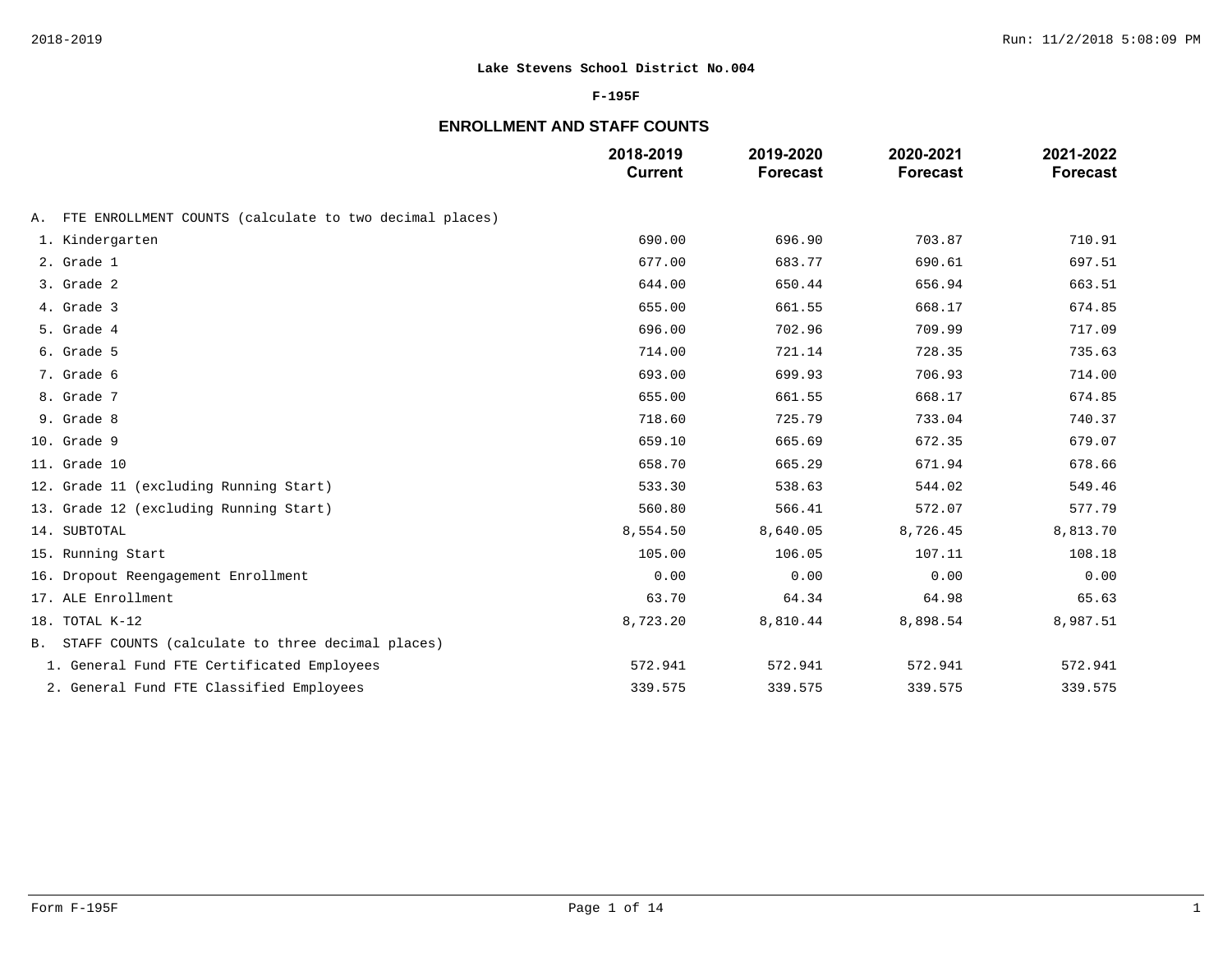### **F-195F**

# **SUMMARY OF GENERAL FUND BUDGET**

|                                                                                                                  | 2018-2019<br><b>Current</b> | 2019-2020<br><b>Forecast</b> | 2020-2021<br><b>Forecast</b> | 2021-2022<br><b>Forecast</b> |
|------------------------------------------------------------------------------------------------------------------|-----------------------------|------------------------------|------------------------------|------------------------------|
| REVENUES AND OTHER FINANCING SOURCES                                                                             |                             |                              |                              |                              |
| 1000<br>Local Taxes                                                                                              | 10,560,868                  | 9,041,668                    | 10, 124, 821                 | 10,488,324                   |
| 2000<br>Local Nontax Support                                                                                     | 2,014,996                   | 1,900,000                    | 1,900,000                    | 1,900,000                    |
| 3000<br>State, General Purpose                                                                                   | 87,957,821                  | 90, 213, 540                 | 91, 315, 128                 | 91,546,594                   |
| 4000<br>State, Special Purpose                                                                                   | 20, 156, 678                | 21, 202, 289                 | 21, 451, 352                 | 21,612,628                   |
| 5000<br>Federal, General Purpose                                                                                 | 4,500                       | $\mathbf 0$                  | $\mathbf 0$                  | 0                            |
| 6000<br>Federal, Special Purpose                                                                                 | 3,622,102                   | 3,500,000                    | 3,500,000                    | 3,500,000                    |
| Revenues from Other School Districts<br>7000                                                                     | 1,478,000                   | 1,000,000                    | 1,000,000                    | 1,000,000                    |
| Revenues from Other Entities<br>8000                                                                             | 3,000                       | 0                            | $\Omega$                     |                              |
| 9000<br>Other Financing Sources                                                                                  | $\Omega$                    | $\Omega$                     | $\Omega$                     |                              |
| TOTAL REVENUES AND OTHER FINANCING SOURCES<br>А.                                                                 | 125,797,965                 | 126,857,497                  | 129, 291, 301                | 130,047,546                  |
| EXPENDITURES                                                                                                     |                             |                              |                              |                              |
| Regular Instruction<br>$00-1$                                                                                    | 68,929,637                  | 70,928,596                   | 72,985,526                   | 75,102,106                   |
| Federal Stimulus<br>10                                                                                           | $\overline{0}$              | $\mathbf 0$                  | $\mathbf 0$                  | $\overline{0}$               |
| Special Education Instruction<br>20                                                                              | 17,235,537                  | 17,735,368                   | 18, 249, 693                 | 18,778,934                   |
| Vocational Education Instruction<br>30                                                                           | 4,940,095                   | 5,083,358                    | 5,230,775                    | 5,382,468                    |
| Skill Center Instruction<br>40                                                                                   | $\mathbf 0$                 | $\mathbf 0$                  | 0                            | 0                            |
| 50 and 60   Compensatory Education Instruction                                                                   | 3,394,102                   | 3,492,531                    | 3,593,814                    | 3,698,035                    |
| Other Instructional Programs<br>70                                                                               | 2,257,920                   | 2,323,400                    | 2,390,778                    | 2,460,111                    |
| Community Services<br>80                                                                                         | 507,687                     | 522,410                      | 537,560                      | 553,149                      |
| Support Services<br>90                                                                                           | 25,150,686                  | 25,880,056                   | 26,630,578                   | 27,402,864                   |
| TOTAL EXPENDITURES<br>В.                                                                                         | 122, 415, 664               | 125,965,719                  | 129,618,724                  | 133, 377, 667                |
| OTHER FINANCING USES--TRANSFERS OUT (G.L.536) 1/<br>$\mathbb{C}$ .                                               | $\Omega$                    | 0                            | $\mathbf 0$                  |                              |
| OTHER FINANCING USES (G.L.535) 2/<br>D.                                                                          | $\Omega$                    | $\mathbf 0$                  | $\Omega$                     | $\mathbf 0$                  |
| EXCESS OF REVENUES/OTHER FINANCING SOURCES OVER (UNDER)<br>Е.<br>EXPENDITURES AND OTHER FINANCING USES (A-B-C-D) | 3,382,301                   | 891,778                      | $-327, 423$                  | $-3,330,121$                 |
| BEGINNING FUND BALANCE                                                                                           |                             |                              |                              |                              |
| G.L.810 Restricted for Other Items                                                                               | $\Omega$                    | $\mathbf 0$                  | $\mathbf 0$                  | $\Omega$                     |
| G.L.815 Restricted for Unequalized Deductible Revenue                                                            | $\mathbf 0$                 | 0                            | $\mathbf 0$                  | $\Omega$                     |
| G.L.821 Restricted for Carryover of Restricted Revenues                                                          | 0                           | 0                            | $\Omega$                     | $\mathbf 0$                  |
| G.L.825 Restricted for Skill Center                                                                              | $\mathbf 0$                 | $\mathbf 0$                  | $\Omega$                     | $\mathbf 0$                  |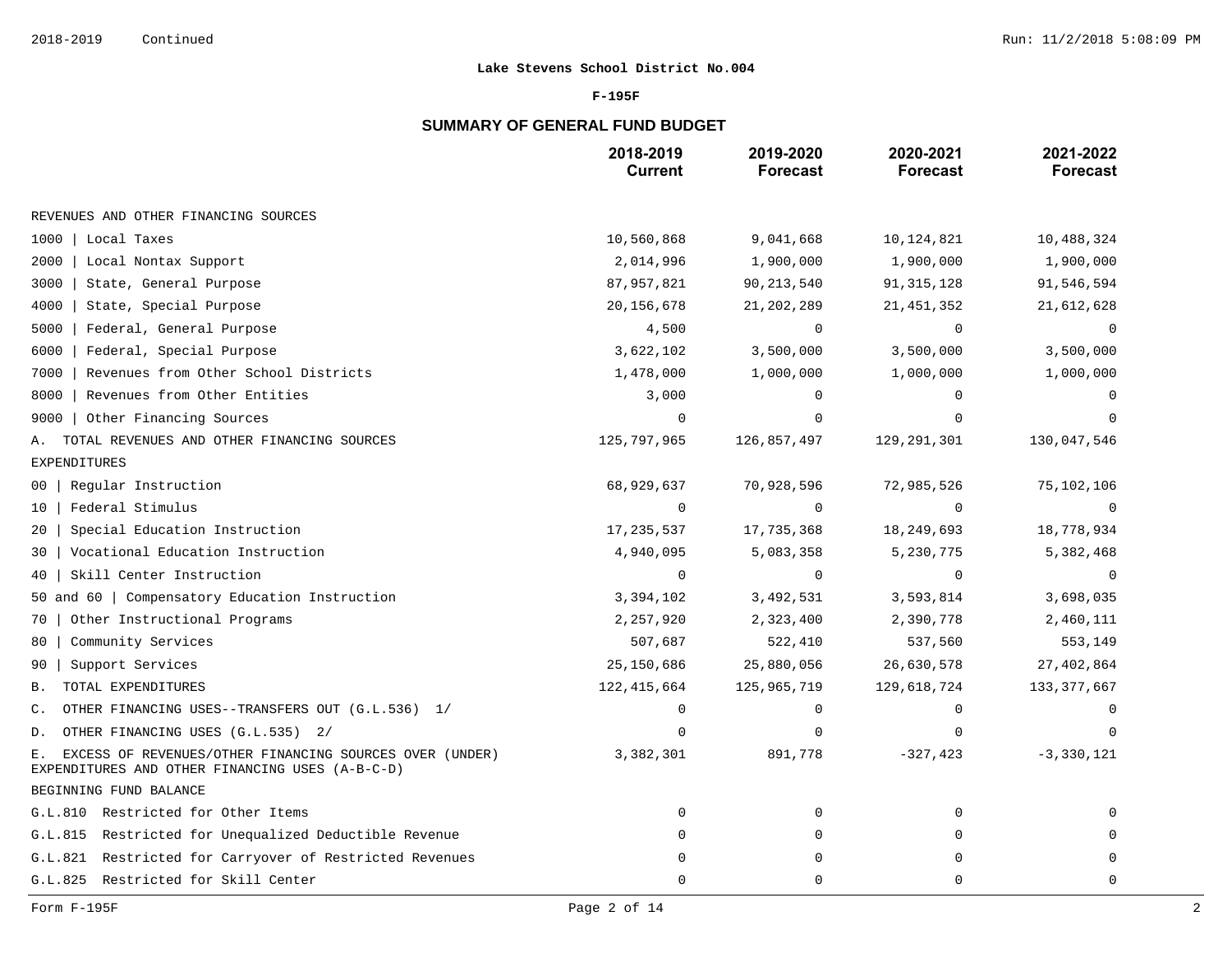#### **F-195F**

# **SUMMARY OF GENERAL FUND BUDGET**

|                |                                                     | 2018-2019<br><b>Current</b> | 2019-2020<br>Forecast | 2020-2021<br><b>Forecast</b> | 2021-2022<br><b>Forecast</b> |
|----------------|-----------------------------------------------------|-----------------------------|-----------------------|------------------------------|------------------------------|
| G.L.828        | Restricted for Carryover of Food Service Revenue    | 0                           | 0                     | $\Omega$                     | $\Omega$                     |
| G.L.830        | Restricted for Debt Service                         |                             | $\Omega$              |                              |                              |
| G.L.835        | Restricted for Arbitrage Rebate                     | $\cap$                      | $\Omega$              |                              |                              |
| G.L.840        | Nonspendable Fund Balance-Inventory & Prepaid Items | 55,000                      | 55,000                | 55,000                       | 55,000                       |
| G.L.845        | Restricted for Self-Insurance                       | 88,000                      | 88,000                | $\Omega$                     | $\cap$                       |
| G.L.850        | Restricted for Uninsured Risks                      | $\Omega$                    | 0                     | $\cap$                       |                              |
| G.L.870        | Committed to Other Purposes                         | O                           | $\Omega$              |                              |                              |
| G.L.872        | Committed to Economic Stabilization                 | $\Omega$                    | $\Omega$              |                              |                              |
| G.L.875        | Assigned to Contingencies                           | $\Omega$                    | $\Omega$              |                              |                              |
| G.L.884        | Assigned to Other Capital Projects                  | $\Omega$                    | $\Omega$              |                              |                              |
| G.L.888        | Assigned to Other Purposes                          | 2,882,425                   | 3,100,000             | 3,193,000                    | 3,288,790                    |
| G.L.890        | Unassigned Fund Balance                             | 3,281,111                   | 6,445,837             | 7,332,615                    | 6,909,402                    |
| G.L.891        | Unassigned to Minimum Fund Balance Policy           | $\mathbf 0$                 | $\mathbf 0$           | $\Omega$                     | $\Omega$                     |
| $F_{\rm{max}}$ | TOTAL BEGINNING FUND BALANCE                        | 6,306,536                   | 9,688,837             | 10,580,615                   | 10,253,192                   |
|                | ENDING FUND BALANCE                                 |                             |                       |                              |                              |
|                | G.L.810 Restricted for Other Items                  | $\Omega$                    | 0                     | $\Omega$                     |                              |
| G.L.815        | Restricted for Unequalized Deductible Revenue       | U                           | 0                     |                              |                              |
| G.L.821        | Restricted for Carryover of Restricted Revenues     | $\Omega$                    | $\Omega$              | ∩                            |                              |
| G.L.825        | Restricted for Skill Center                         | U                           | $\Omega$              |                              |                              |
| G.L.828        | Restricted for Carryover of Food Service Revenue    |                             | $\Omega$              |                              |                              |
| G.L.830        | Restricted for Debt Service                         | U                           | $\Omega$              | n                            |                              |
| G.L.835        | Restricted for Arbitrage Rebate                     | $\Omega$                    | $\Omega$              | $\cap$                       |                              |
| G.L.840        | Nonspendable Fund Balance-Inventory & Prepaid Items | 55,000                      | 55,000                | 55,000                       | 55,000                       |
| G.L.845        | Restricted for Self-Insurance                       | 88,000                      | $\Omega$              | $\Omega$                     | $\Omega$                     |
| G.L.850        | Restricted for Uninsured Risks                      | $\Omega$                    | 0                     | $\Omega$                     |                              |
| G.L.870        | Committed to Other Purposes                         | $\Omega$                    | 0                     | ∩                            |                              |
| G.L.872        | Committed to Economic Stabilization                 | U                           | $\Omega$              |                              |                              |
| G.L.875        | Assigned to Contingencies                           | $\Omega$                    | 0                     | $\Omega$                     |                              |
| G.L.884        | Assigned to Other Capital Projects                  | $\Omega$                    | $\Omega$              |                              |                              |
| G.L.888        | Assigned to Other Purposes                          | 3,100,000                   | 3,193,000             | 3,288,790                    | 3,387,454                    |
| G.L.890        | Unassigned Fund Balance                             | 6,445,837                   | 7,332,615             | 6,909,402                    | 3,480,617                    |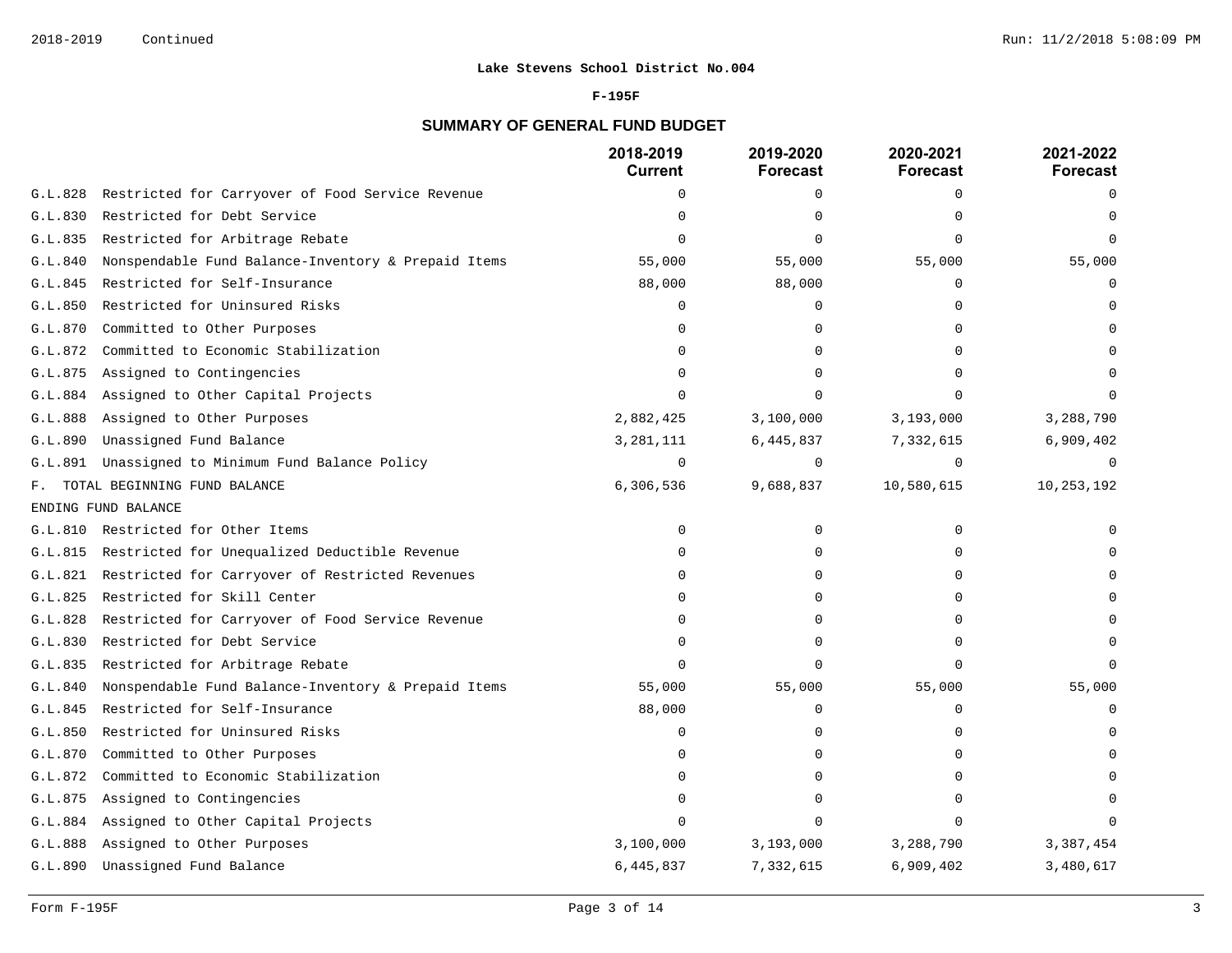#### **F-195F**

### **SUMMARY OF GENERAL FUND BUDGET**

|                                                   | 2018-2019<br>Current | 2019-2020<br><b>Forecast</b> | 2020-2021<br>Forecast | 2021-2022<br>Forecast |
|---------------------------------------------------|----------------------|------------------------------|-----------------------|-----------------------|
| G.L.891 Unassigned to Minimum Fund Balance Policy |                      |                              |                       | $\Omega$              |
| H. TOTAL ENDING FUND BALANCE (E+F, +OR-G)         | 9,688,837            | 10,580,615                   | 10,253,192            | 6,923,071             |

 $1/G.L.$  536 is an account that is used to summarize actions for other financing uses-transfers out.

2/G.L. 535 is an account that is used to summarize actions for other financing uses such as long-term financing and debt

extinguishments. Nonvoted debts may be serviced in the Debt Service Fund (DSF) rather than in the fund that received the debt proceeds. In order to provide the resources to retire the debt, a transfer is used by the General Fund, Capital Projects Fund, or Transportation Vehicle Fund to transfer resources to the DSF. Refer to Page DS3 for detail of estimated outstanding nonvoted bond detail information.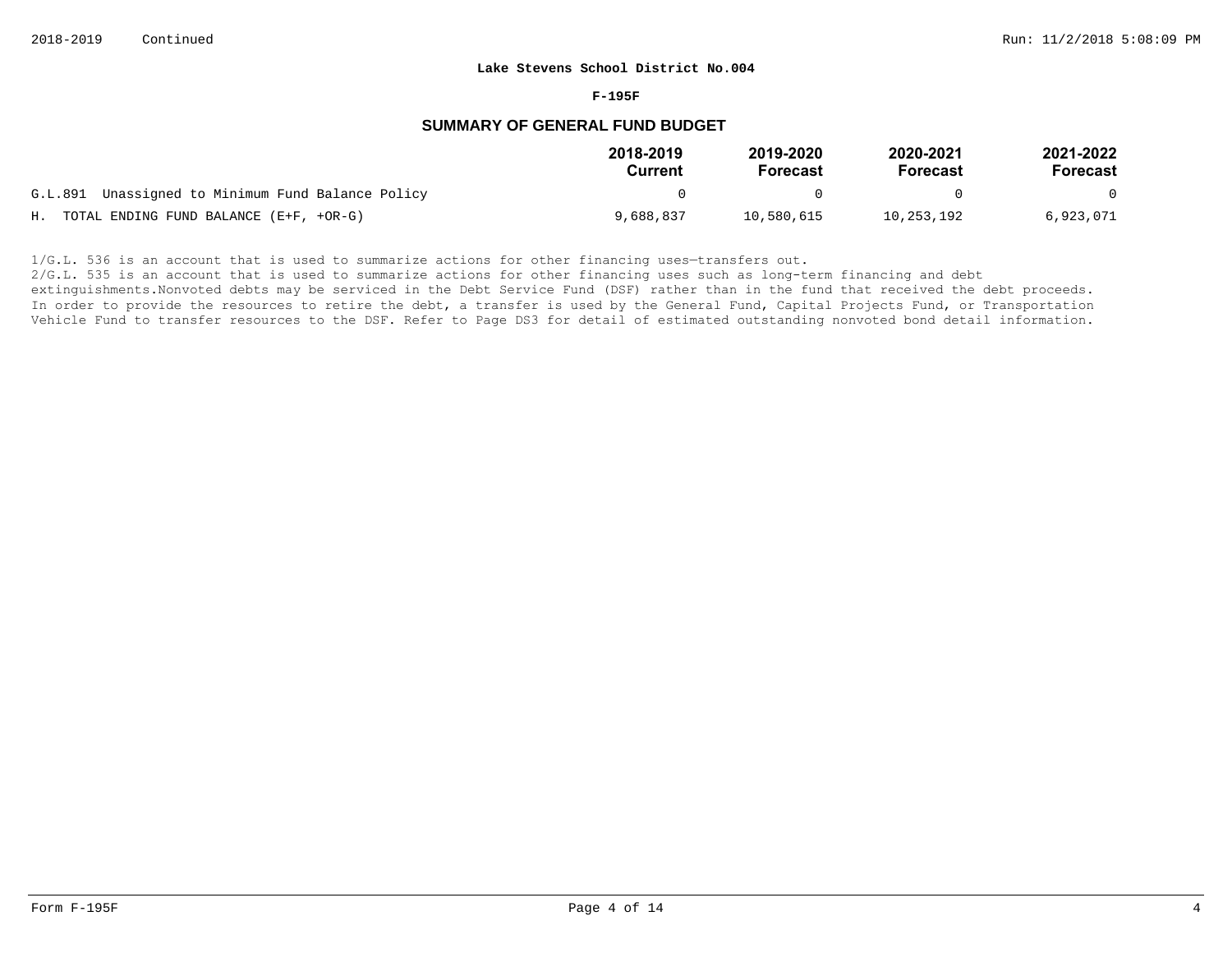### **F-195F**

# **SUMMARY OF ASSOCIATED STUDENT BODY FUND BUDGET**

|                                                                    | 2018-2019<br><b>Current</b> | 2019-2020<br><b>Forecast</b> | 2020-2021<br><b>Forecast</b> | 2021-2022<br><b>Forecast</b> |
|--------------------------------------------------------------------|-----------------------------|------------------------------|------------------------------|------------------------------|
| <b>REVENUES</b>                                                    |                             |                              |                              |                              |
| General Student Body<br>100                                        | 714,901                     | 575,000                      | 615,000                      | 575,000                      |
| Athletics<br>200                                                   | 44,950                      | 13,000                       | 13,000                       | 13,000                       |
| Classes<br>300                                                     | 69,500                      | 56,000                       | 56,000                       | 56,000                       |
| 400<br>Clubs                                                       | 203,890                     | 75,000                       | 70,000                       | 75,000                       |
| Private Moneys<br>600                                              | 31,650                      | 10,500                       | 10,500                       | 10,500                       |
| TOTAL REVENUES<br>Α.                                               | 1,064,891                   | 729,500                      | 764,500                      | 729,500                      |
| EXPENDITURES                                                       |                             |                              |                              |                              |
| General Student Body<br>100                                        | 518,226                     | 450,000                      | 450,000                      | 450,000                      |
| Athletics<br>200                                                   | 221,664                     | 165,000                      | 165,000                      | 165,000                      |
| 300<br>Classes                                                     | 67,100                      | 60,000                       | 60,000                       | 60,000                       |
| Clubs<br>400                                                       | 302,820                     | 150,000                      | 150,000                      | 150,000                      |
| Private Moneys<br>600                                              | 30,800                      | 10,500                       | 10,500                       | 10,500                       |
| TOTAL EXPENDITURES<br>В.                                           | 1,140,610                   | 835,500                      | 835,500                      | 835,500                      |
| EXCESS OF REVENUES OVER (UNDER) EXPENDURES (A-B)<br>$\mathsf{C}$ . | $-75,719$                   | $-106,000$                   | $-71,000$                    | $-106,000$                   |
| BEGINNING FUND BALANCE                                             |                             |                              |                              |                              |
| G.L.810<br>Restricted for Other Items                              | $\mathsf 0$                 | $\mathbf 0$                  | $\mathbf 0$                  | $\mathbf 0$                  |
| Restricted for Fund Purposes<br>G.L.819                            | 454,623                     | 378,904                      | 272,904                      | 201,904                      |
| Nonspendable Fund Balance-Inventory & Prepaid Items<br>G.L.840     | $\Omega$                    | 0                            | 0                            | $\mathbf 0$                  |
| G.L.850<br>Restricted for Uninsured Risks                          | $\Omega$                    | 0                            | 0                            | 0                            |
| Committed to Other Purposes<br>G.L.870                             | $\Omega$                    | 0                            | 0                            | $\Omega$                     |
| Assigned to Fund Purposes<br>G.L.889                               | $\mathbf 0$                 | 0                            | $\Omega$                     | $\Omega$                     |
| Unassigned Fund Balance<br>G.L.890                                 | $\Omega$                    | $\mathbf 0$                  | $\Omega$                     | $\Omega$                     |
| D. TOTAL BEGINNING FUND BALANCE                                    | 454,623                     | 378,904                      | 272,904                      | 201,904                      |
| ENDING FUND BALANCE                                                |                             |                              |                              |                              |
| Restricted for Other Items<br>G.L.810                              | $\mathbf 0$                 | 0                            | $\mathbf 0$                  | 0                            |
| Restricted for Fund Purposes<br>G.L.819                            | 378,904                     | 272,904                      | 201,904                      | 95,904                       |
| Nonspendable Fund Balance-Inventory & Prepaid Items<br>G.L.840     | $\Omega$                    | $\mathbf 0$                  | $\mathbf 0$                  | $\Omega$                     |
| G.L.850<br>Restricted for Uninsured Risks                          | $\mathbf 0$                 | 0                            | 0                            | $\mathbf 0$                  |
| G.L.870<br>Committed to Other Purposes                             | 0                           | 0                            | $\mathbf 0$                  | $\mathbf 0$                  |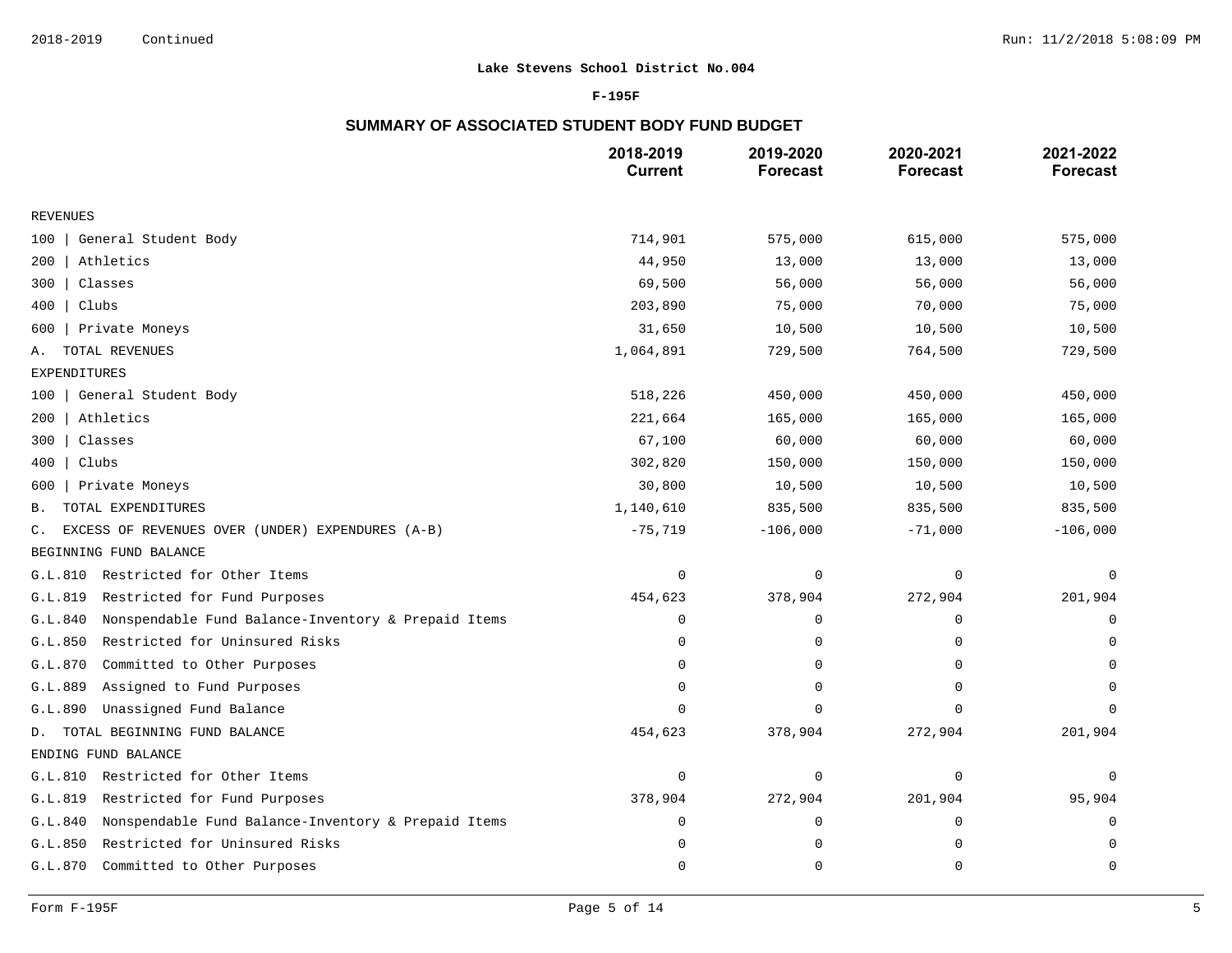#### **F-195F**

# **SUMMARY OF ASSOCIATED STUDENT BODY FUND BUDGET**

|                                    | 2018-2019<br>Current | 2019-2020<br><b>Forecast</b> | 2020-2021<br><b>Forecast</b> | 2021-2022<br>Forecast |
|------------------------------------|----------------------|------------------------------|------------------------------|-----------------------|
| G.L.889 Assigned to Fund Purposes  |                      |                              |                              |                       |
| Unassigned Fund Balance<br>G.L.890 |                      |                              |                              | $\Omega$              |
| F. TOTAL ENDING FUND BALANCE (C+D) | 378,904              | 272,904                      | 201,904                      | 95,904                |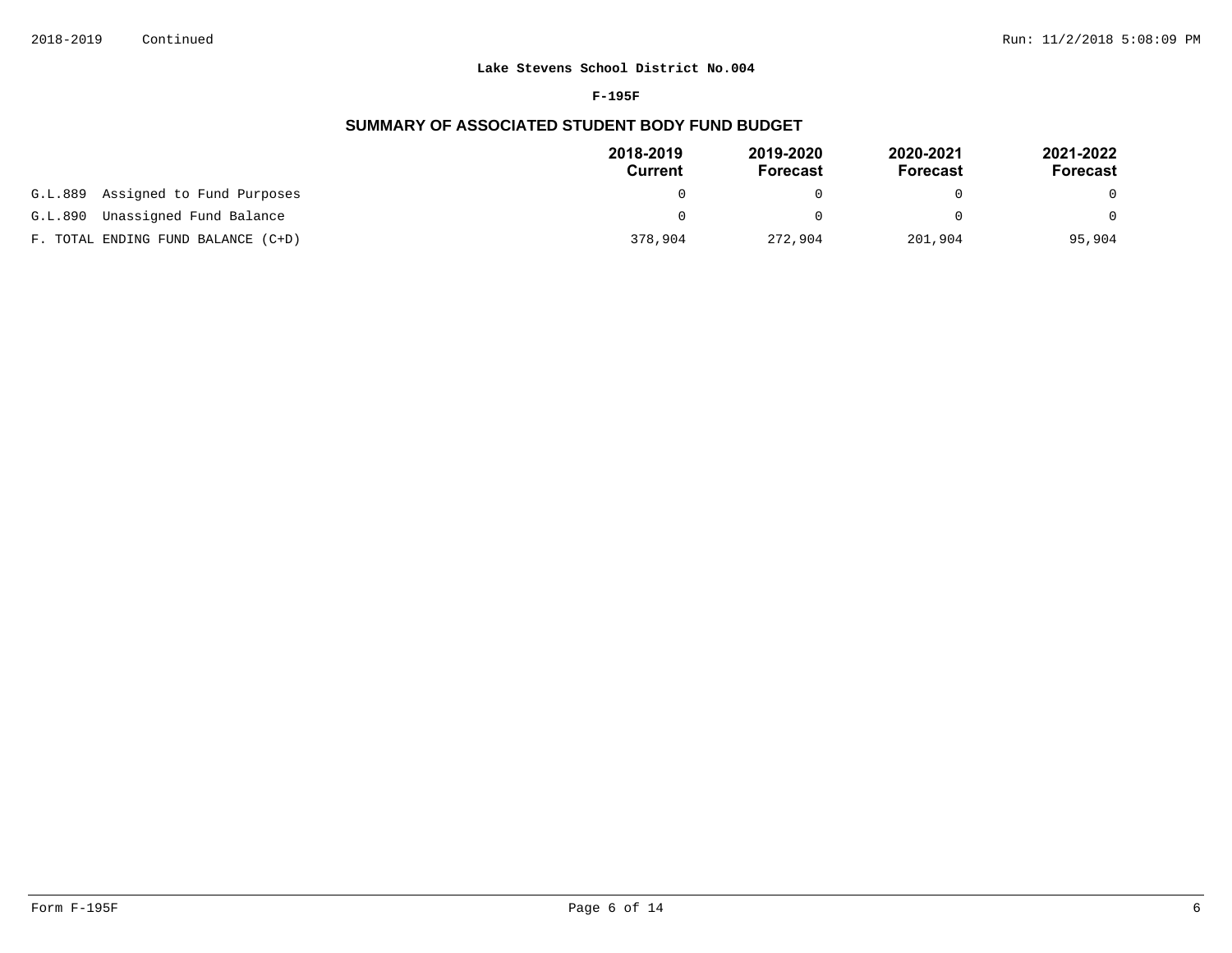### **F-195F**

# **SUMMARY OF DEBT SERVICE FUND BUDGET**

|                                                                                                                    | 2018-2019<br><b>Current</b> | 2019-2020<br><b>Forecast</b> | 2020-2021<br><b>Forecast</b> | 2021-2022<br><b>Forecast</b> |
|--------------------------------------------------------------------------------------------------------------------|-----------------------------|------------------------------|------------------------------|------------------------------|
| REVENUES AND OTHER FINANCING SOURCES                                                                               |                             |                              |                              |                              |
| 1000<br>Local Taxes                                                                                                | 12,740,192                  | 12,668,000                   | 12,858,000                   | 12,987,000                   |
| 2000<br>Local Nontax Support                                                                                       | 16,096                      | 15,000                       | 15,000                       | 15,000                       |
| 3000<br>State, General Purpose                                                                                     | O                           | 0                            | 0                            |                              |
| Federal, General Purpose<br>5000                                                                                   |                             | $\Omega$                     | $\Omega$                     |                              |
| Other Financing Sources<br>9000                                                                                    |                             | $\Omega$                     | O                            |                              |
| TOTAL REVENUES AND OTHER FINANCING SOURCES<br>Α.                                                                   | 12,756,288                  | 12,683,000                   | 12,873,000                   | 13,002,000                   |
| <b>EXPENDITURES</b>                                                                                                |                             |                              |                              |                              |
| Matured Bond Expenditures                                                                                          | 5,345,000                   | 7,440,000                    | 7,890,000                    | 8,335,000                    |
| Interest on Bonds                                                                                                  | 5,224,625                   | 5,026,025                    | 4,797,900                    | 4,528,000                    |
| Interfund Loan Interest                                                                                            | $\Omega$                    | $\Omega$                     | $\Omega$                     | $\Omega$                     |
| Bond Transfer Fees                                                                                                 |                             | O                            | O                            |                              |
| Arbitrage Rebate                                                                                                   |                             | $\Omega$                     | $\Omega$                     | $\Omega$                     |
| UnderWriter's Fees                                                                                                 | 91,000                      | 91,000                       | 91,000                       | 91,000                       |
| TOTAL EXPENDITURES<br>В.                                                                                           | 10,660,625                  | 12,557,025                   | 12,778,900                   | 12,954,000                   |
| OTHER FINANCING USES--TRANSFERS OUT (G.L.536) 1/<br>С.                                                             | $\Omega$                    | 0                            | 0                            |                              |
| OTHER FINANCING USES (G.L.535) 2/<br>D.                                                                            | $\Omega$                    | $\Omega$                     | $\Omega$                     | 0                            |
| EXCESS OF REVENUES/OTHER FINANCING SOURCES OVER / (UNDER)<br>Ε.<br>EXPENDITURES AND OTHER FINANCING USES (A-B-C-D) | 2,095,663                   | 125,975                      | 94,100                       | 48,000                       |
| BEGINNING FUND BALANCE                                                                                             |                             |                              |                              |                              |
| G.L.810 Restricted for Other Items                                                                                 | $\Omega$                    | $\Omega$                     | $\mathbf 0$                  |                              |
| Restricted for Debt Service<br>G.L.830                                                                             | 2,458,000                   | 4,553,663                    | 4,679,638                    | 4,773,738                    |
| Restricted for Arbitrage Rebate<br>G.L.835                                                                         | ∩                           | 0                            | 0                            | 0                            |
| Committed to Other Purposes<br>G.L.870                                                                             | $\Omega$                    | 0                            | U                            |                              |
| Assigned to Fund Purposes<br>G.L.889                                                                               | ∩                           | 0                            | 0                            | $\Omega$                     |
| G.L.890<br>Unassigned Fund Balance                                                                                 |                             | $\Omega$                     | $\Omega$                     |                              |
| F. TOTAL BEGINNING FUND BALANCE                                                                                    | 2,458,000                   | 4,553,663                    | 4,679,638                    | 4,773,738                    |
| ENDING FUND BALANCE                                                                                                |                             |                              |                              |                              |
| G.L.810 Restricted for Other Items                                                                                 | 0                           | 0                            | 0                            | 0                            |
| Restricted for Debt Service<br>G.L.830                                                                             | 4,553,663                   | 4,679,638                    | 4,773,738                    | 4,821,738                    |
| G.L.835 Restricted for Arbitrage Rebate                                                                            | $\mathbf 0$                 | 0                            | 0                            | 0                            |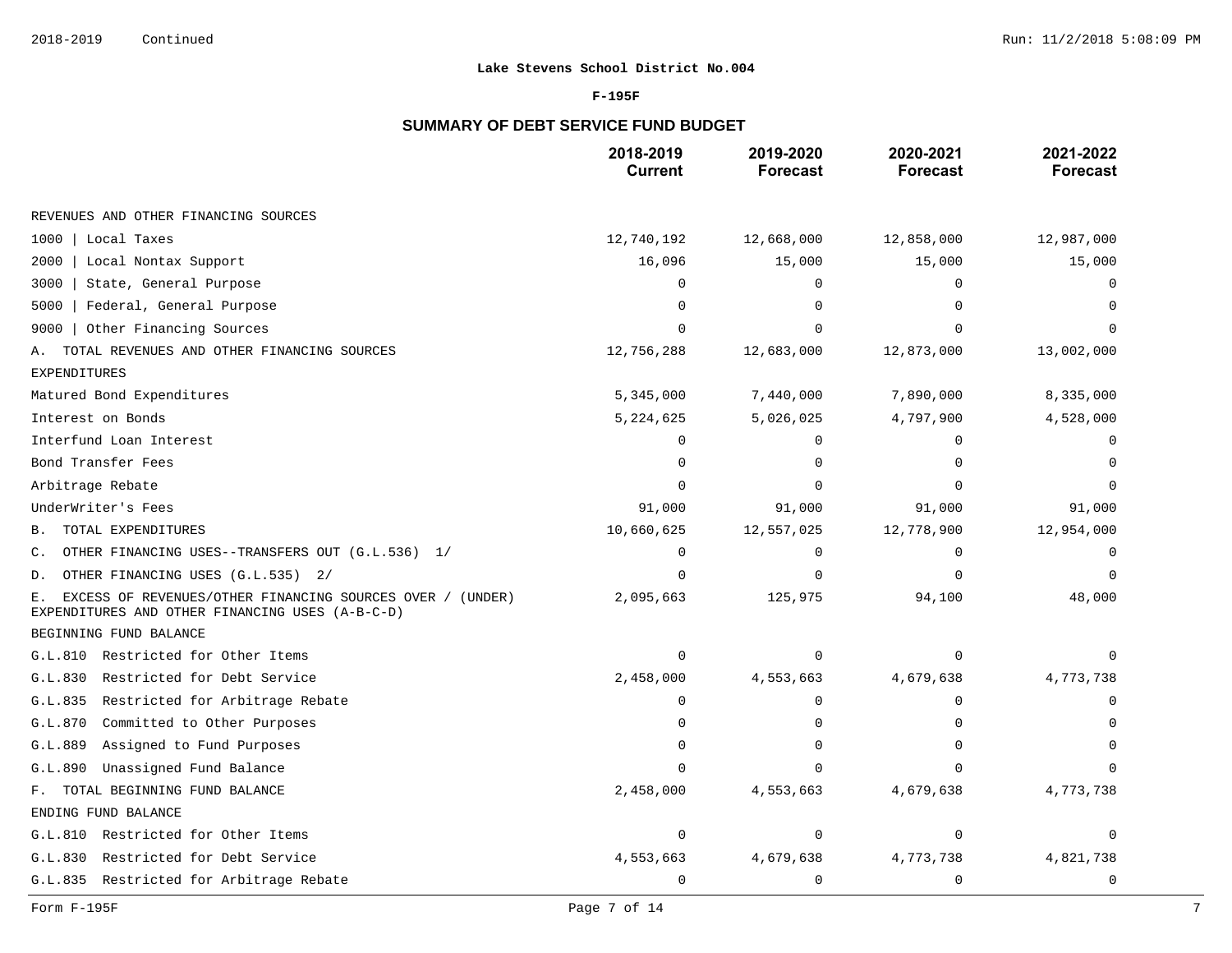#### **F-195F**

### **SUMMARY OF DEBT SERVICE FUND BUDGET**

|                                           | 2018-2019<br><b>Current</b> | 2019-2020<br><b>Forecast</b> | 2020-2021<br><b>Forecast</b> | 2021-2022<br><b>Forecast</b> |
|-------------------------------------------|-----------------------------|------------------------------|------------------------------|------------------------------|
| G.L.870<br>Committed to Other Purposes    |                             |                              |                              | $\Omega$                     |
| G.L.889<br>Assigned to Fund Purposes      |                             |                              |                              | $\Omega$                     |
| G.L.890<br>Unassigned Fund Balance        |                             |                              |                              | $\Omega$                     |
| H. TOTAL ENDING FUND BALANCE (E+F, +OR-G) | 4,553,663                   | 4,679,638                    | 4,773,738                    | 4,821,738                    |

1/ G.L. 536 is an account that is used to summarize actions for other financing uses-transfers out.

2/ G.L.535 is an account that is used to summarize actions for other financing uses such as long-term financing and debt

extingishments. Nonvoted debts may be serviced in the Debt Service Fund (DSF) rather than in the fund that received the debt proceeds. In order to provide the resources to retire the debt, a transfer is used by the General Fund, Capital Projects Fund, or Transportation Vehicle Fund to transfer resources to the DSF. Refer to Page DS4 for detail of estimated outstanding nonvoted bond detail information.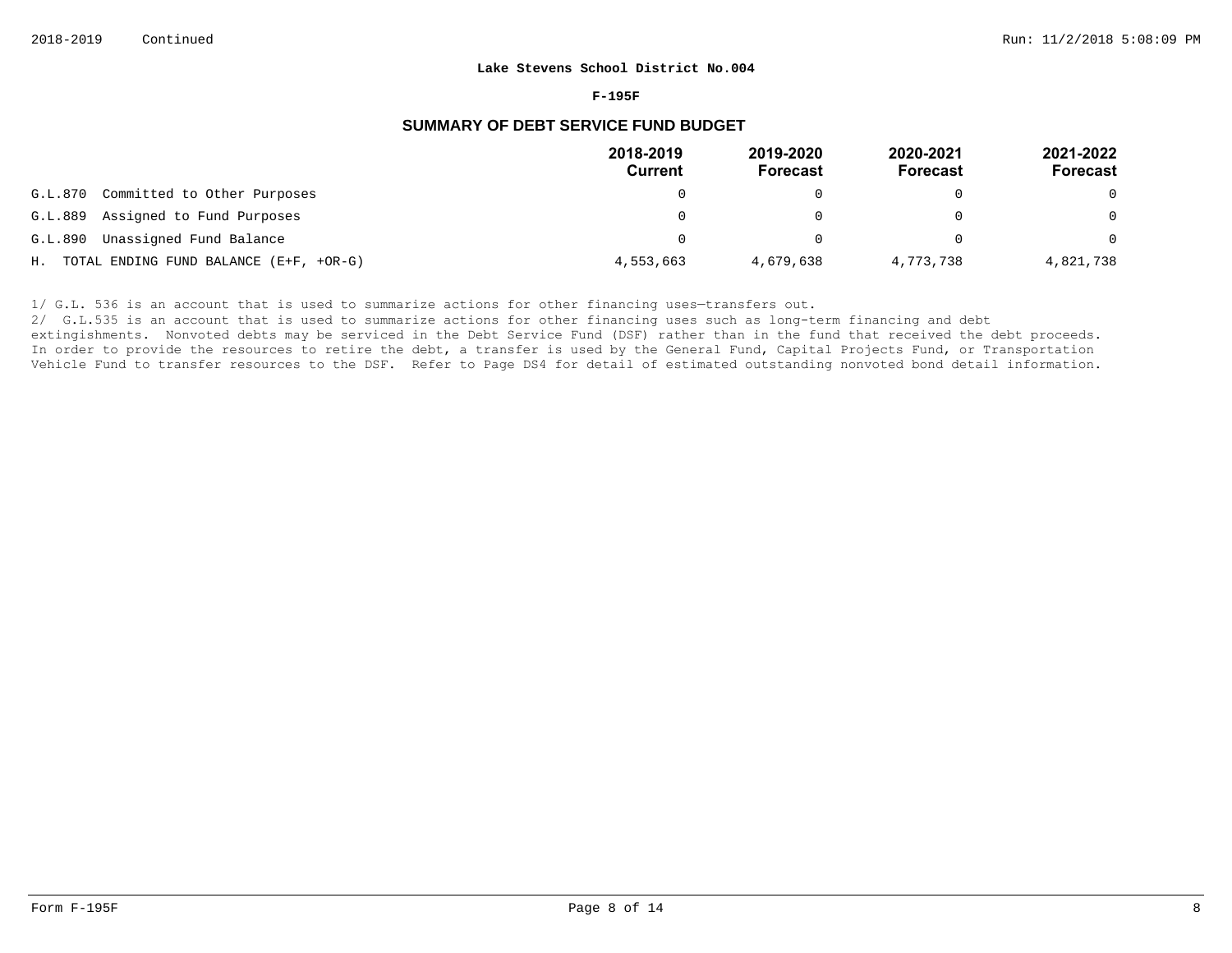### **F-195F**

# **SUMMARY OF CAPITAL PROJECTS FUND BUDGET**

|                                                                                                                  | 2018-2019<br><b>Current</b> | 2019-2020<br><b>Forecast</b> | 2020-2021<br><b>Forecast</b> | 2021-2022<br><b>Forecast</b> |
|------------------------------------------------------------------------------------------------------------------|-----------------------------|------------------------------|------------------------------|------------------------------|
| REVENUES AND OTHER FINANCING SOURCES                                                                             |                             |                              |                              |                              |
| 1000<br>Local Taxes                                                                                              | 1,765,006                   | 1,980,000                    | 1,980,000                    | 1,980,000                    |
| 2000<br>Local Nontax Support                                                                                     | 859,000                     | 600,000                      | 496,500                      | 490,500                      |
| 3000<br>State, General Purpose                                                                                   | $\mathbf 0$                 | 0                            | 0                            | 0                            |
| 4000<br>State, Special Purpose                                                                                   | 26,792,360                  | 0                            | $\Omega$                     | $\Omega$                     |
| 5000<br>Federal, General Purpose                                                                                 | $\mathbf 0$                 | 0                            | U                            |                              |
| 6000<br>Federal, Special Purpose                                                                                 | U                           | 0                            |                              |                              |
| Revenues from Other School Districts<br>7000                                                                     | U                           | U                            |                              |                              |
| 8000<br>Revenues from Other Entities                                                                             | $\cap$                      | 0                            |                              | $\Omega$                     |
| Other Financing Sources<br>9000                                                                                  | $\cap$                      |                              |                              |                              |
| TOTAL REVENUES AND OTHER FINANCING SOURCES<br>Α.                                                                 | 29,416,366                  | 2,580,000                    | 2,476,500                    | 2,470,500                    |
| EXPENDITURES                                                                                                     |                             |                              |                              |                              |
| Sites<br>10 <sup>1</sup>                                                                                         | 3,371,429                   | 0                            | 0                            | $\Omega$                     |
| Buildings<br>20                                                                                                  | 90,061,974                  | 19,200,150                   | 1,700,121                    | 490,500                      |
| Equipment<br>30                                                                                                  | 12,094,261                  | 4,051,229                    | 1,980,000                    | 1,980,000                    |
| Energy<br>40                                                                                                     | $\Omega$                    | $\Omega$                     | $\Omega$                     | $\Omega$                     |
| Sales and Lease Expenditures<br>50                                                                               | $\Omega$                    | 0                            | $\Omega$                     | $\Omega$                     |
| Bond Issuance Expenditures<br>60                                                                                 | $\Omega$                    | $\Omega$                     | $\Omega$                     | $\Omega$                     |
| Debt Expenditures<br>90                                                                                          | $\Omega$                    | 0                            | $\Omega$                     | $\Omega$                     |
| TOTAL EXPENDITURES<br>Β.                                                                                         | 105,527,664                 | 23, 251, 379                 | 3,680,121                    | 2,470,500                    |
| OTHER FINANCING USES--TRANSFERS OUT (G.L.536) 1/<br>С.                                                           | $\mathbf 0$                 | 0                            | 0                            | $\mathbf 0$                  |
| OTHER FINANCING USES (G.L.535) 2/<br>D.                                                                          |                             | U                            | $\Omega$                     |                              |
| EXCESS OF REVENUES/OTHER FINANCING SOURCES OVER (UNDER)<br>Ε.<br>EXPENDITURES AND OTHER FINANCING USES (A-B-C-D) | $-76, 111, 298$             | $-20,671,379$                | $-1, 203, 621$               | $\Omega$                     |
| BEGINNING FUND BALANCE                                                                                           |                             |                              |                              |                              |
| G.L.810 Restricted for Other Items                                                                               | $\mathbf 0$                 | 0                            | $\Omega$                     | $\cap$                       |
| G.L.825<br>Restricted for Skill Center                                                                           | $\Omega$                    | 0                            | $\Omega$                     |                              |
| G.L.830<br>Restricted for Debt Service                                                                           | $\Omega$                    | $\Omega$                     | $\Omega$                     | $\Omega$                     |
| Restricted for Arbitrage Rebate<br>G.L.835                                                                       | $\Omega$                    | 0                            | $\Omega$                     | $\Omega$                     |
| Nonspendable Fund Balance-Inventory & Prepaid Items<br>G.L.840                                                   | $\cap$                      | 0                            | U                            | $\Omega$                     |
| Restricted for Uninsured Risks<br>G.L.850                                                                        | $\Omega$                    | 0                            | 0                            | 0                            |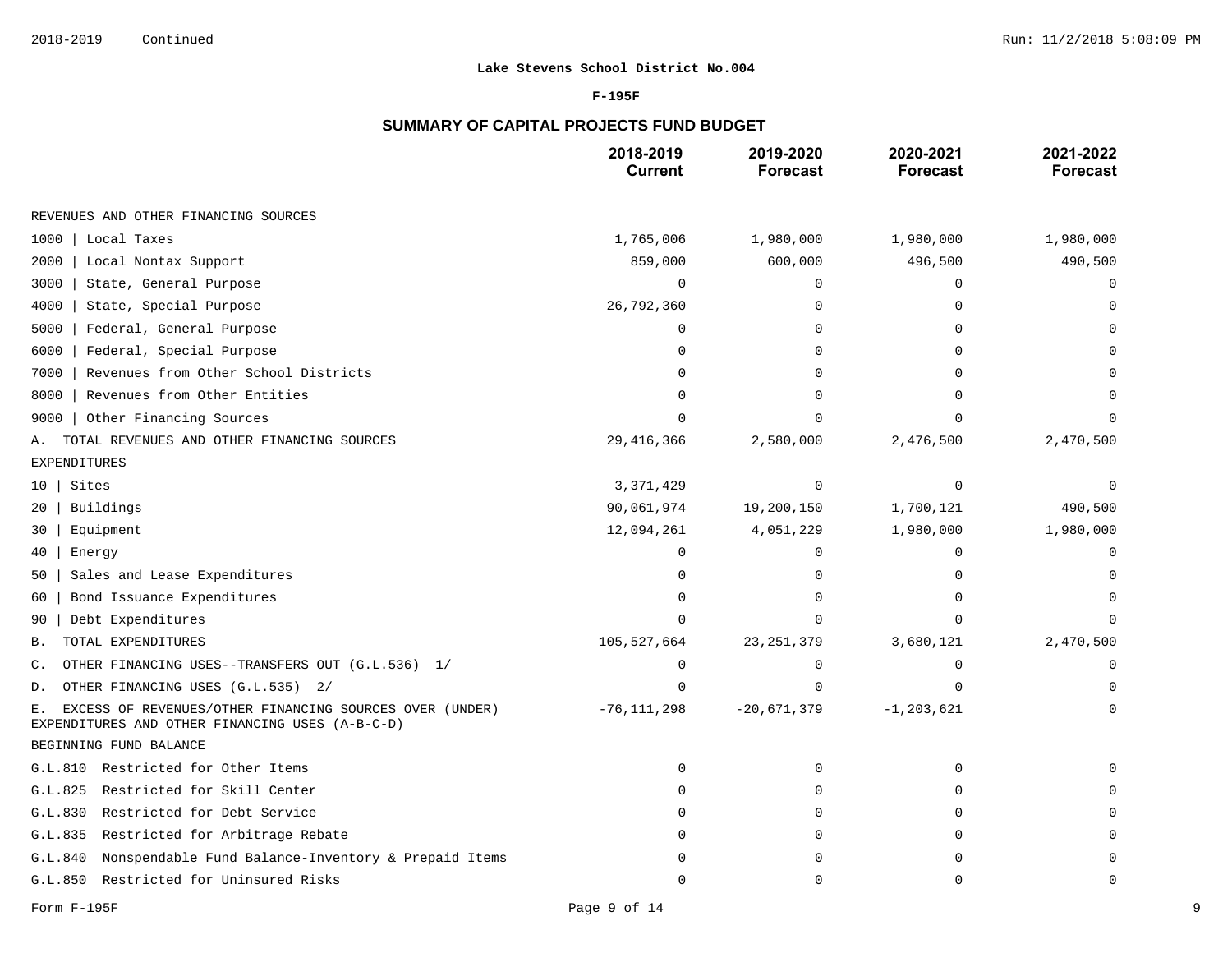#### **F-195F**

# **SUMMARY OF CAPITAL PROJECTS FUND BUDGET**

|         |                                                     | 2018-2019<br><b>Current</b> | 2019-2020<br><b>Forecast</b> | 2020-2021<br><b>Forecast</b> | 2021-2022<br><b>Forecast</b> |
|---------|-----------------------------------------------------|-----------------------------|------------------------------|------------------------------|------------------------------|
| G.L.861 | Restricted from Bond Proceeds                       | 75,140,316                  | 23,961,114                   | 3,203,621                    | 2,000,000                    |
| G.L.862 | Committed from Levy Proceeds                        | 359,024                     | 38,880                       | 100,000                      | 100,000                      |
| G.L.863 | Restricted from State Proceeds                      | $\Omega$                    | $\mathbf 0$                  | $\Omega$                     | 0                            |
| G.L.864 | Restricted from Federal Proceeds                    | $\Omega$                    | $\Omega$                     |                              |                              |
| G.L.865 | Restricted from Other Proceeds                      | $\Omega$                    | $\mathbf 0$                  | $\Omega$                     |                              |
| G.L.866 | Restricted from Impact Fee Proceeds                 | 728,794                     | 6                            | 25,000                       | 25,000                       |
| G.L.867 | Restricted from Mitigation Fee Proceeds             | $\Omega$                    | $\Omega$                     | $\Omega$                     |                              |
| G.L.869 | Restricted from Undistributed Proceeds              | $\Omega$                    | $\mathbf 0$                  | $\Omega$                     |                              |
| G.L.870 | Committed to Other Purposes                         | $\Omega$                    | 0                            | $\Omega$                     |                              |
| G.L.889 | Assigned to Fund Purposes                           | 11,494                      | $\cap$                       |                              |                              |
| G.L.890 | Unassigned Fund Balance                             | 0                           | $\Omega$                     |                              |                              |
| $F$ .   | TOTAL BEGINNING FUND BALANCE                        | 76,239,628                  | 24,000,000                   | 3,328,621                    | 2,125,000                    |
|         | ENDING FUND BALANCE                                 |                             |                              |                              |                              |
| G.L.810 | Restricted for Other Items                          | $\mathbf 0$                 | $\Omega$                     | $\Omega$                     |                              |
| G.L.825 | Restricted for Skill Center                         | $\Omega$                    | $\Omega$                     | $\Omega$                     |                              |
| G.L.830 | Restricted for Debt Service                         | <sup>n</sup>                | $\Omega$                     | ∩                            |                              |
| G.L.840 | Nonspendable Fund Balance-Inventory & Prepaid Items |                             | $\Omega$                     |                              |                              |
| G.L.835 | Restricted for Arbitrage Rebate                     | <sup>n</sup>                | $\cap$                       |                              |                              |
| G.L.850 | Restricted for Uninsured Risks                      | <sup>n</sup>                | $\Omega$                     |                              |                              |
| G.L.861 | Restricted from Bond Proceeds                       | 89,444                      | 3, 203, 621                  | 2,000,000                    | 2,000,000                    |
| G.L.862 | Committed from Levy Proceeds                        | 38,880                      | 100,000                      | 100,000                      | 100,000                      |
| G.L.863 | Restricted from State Proceeds                      | $\Omega$                    | 0                            | $\Omega$                     | $\cap$                       |
| G.L.864 | Restricted from Federal Proceeds                    | $\Omega$                    | $\mathbf 0$                  | $\cap$                       |                              |
| G.L.865 | Restricted from Other Proceeds                      |                             | $\mathbf 0$                  | $\Omega$                     |                              |
| G.L.866 | Restricted from Impact Fee Proceeds                 | 6                           | 25,000                       | 25,000                       | 25,000                       |
| G.L.867 | Restricted from Mitigation Fee Proceeds             | $\Omega$                    | $\mathbf 0$                  | $\Omega$                     | $\Omega$                     |
| G.L.869 | Restricted from Undistributed Proceeds              | <sup>n</sup>                | $\Omega$                     | ∩                            |                              |
| G.L.870 | Committed to Other Purposes                         |                             | 0                            | $\Omega$                     |                              |
| G.L.889 | Assigned to Fund Purposes                           |                             | 0                            |                              |                              |
| G.L.890 | Unassigned Fund Balance                             |                             |                              |                              |                              |
|         | H. TOTAL ENDING FUND BALANCE (E+F, +OR-G)           | 128,330                     | 3,328,621                    | 2,125,000                    | 2,125,000                    |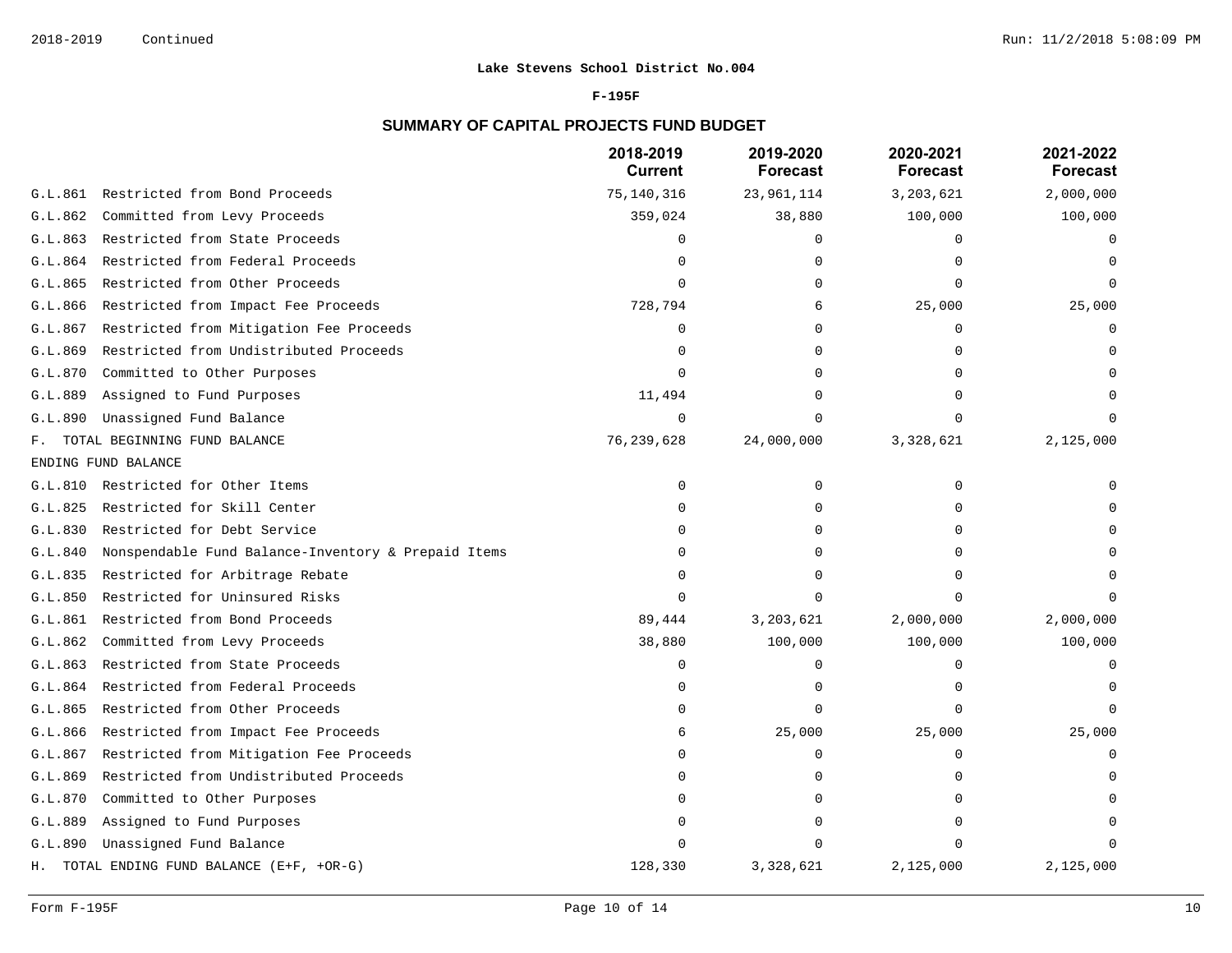#### **F-195F**

# **SUMMARY OF CAPITAL PROJECTS FUND BUDGET**

| 2018-2019 | 2019-2020       | 2020-2021       | 2021-2022 |
|-----------|-----------------|-----------------|-----------|
| Current   | <b>Forecast</b> | <b>Forecast</b> | Forecast  |

1/ G.L. 536 is an account that is used to summarize actions for other financing uses--transfers out.

2/ G.L.535 is an account that is used to summarize actions for other financing uses such as long-term financing and debt extingishments. Nonvoted debts may be serviced in the Debt Service Fund (DSF) rather than in the fund that received the debt proceeds. In order to provide the resources to retire the debt, a transfer is used by the General Fund, Capital Projects Fund, or Transportation Vehicle Fund to transfer resources to the DSF.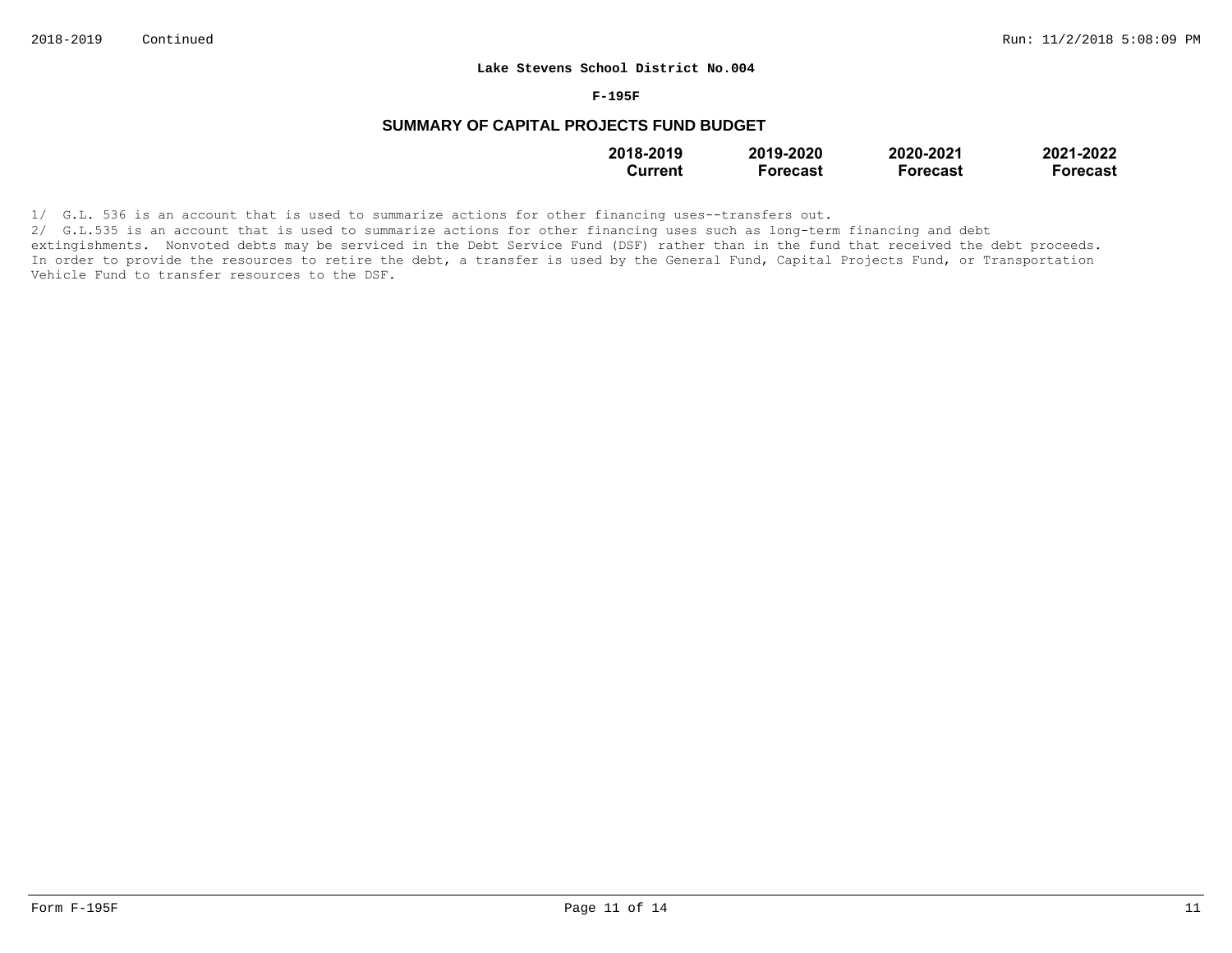### **F-195F**

# **SUMMARY OF TRANSPORTATION VEHICLE FUND BUDGET**

|                                                            | 2018-2019<br><b>Current</b> | 2019-2020<br><b>Forecast</b> | 2020-2021<br><b>Forecast</b> | 2021-2022<br><b>Forecast</b> |
|------------------------------------------------------------|-----------------------------|------------------------------|------------------------------|------------------------------|
| REVENUES AND OTHER FINANCING SOURCES                       |                             |                              |                              |                              |
| 1100<br>Local Property Tax                                 | $\Omega$                    | $\mathbf 0$                  | $\mathbf 0$                  |                              |
| 1300<br>Sale of Tax Title Property                         | 0                           | 0                            | 0                            |                              |
| Local in lieu of Taxes<br>1400                             | U                           | 0                            | 0                            |                              |
| Timber Excise Tax<br>1500                                  | O                           | $\Omega$                     | $\Omega$                     |                              |
| 1600<br>County-Administered Forests                        | O                           | $\mathbf 0$                  | $\Omega$                     |                              |
| 1900<br>Other Local Taxes                                  | 0                           | $\mathbf 0$                  | 0                            | $\Omega$                     |
| Sales of Goods, Supplies, and Services, Unassigned<br>2200 | $\Omega$                    | $\mathbf 0$                  | $\Omega$                     | $\Omega$                     |
| 2300<br>Investment Earnings                                | 500                         | 500                          | 500                          | 500                          |
| Gifts and Donations<br>2500                                | 0                           | 0                            | 0                            | 0                            |
| Fines and Damages<br>2600                                  | $\mathbf 0$                 | 0                            | $\mathbf 0$                  | U                            |
| Rentals and Leases<br>2700                                 | $\Omega$                    | 0                            | $\Omega$                     | U                            |
| Insurance Recoveries<br>2800                               | O                           | $\mathbf 0$                  | $\Omega$                     |                              |
| 2900<br>Local Support Nontax, Unassigned                   | O                           | $\mathbf 0$                  | 0                            |                              |
| 3600<br>State Forests                                      | U                           | $\Omega$                     | $\cap$                       |                              |
| 4100<br>Special Purpose-Unassigned                         | O                           | $\Omega$                     | $\Omega$                     |                              |
| 4300<br>Other State Agencies-Unassigned                    | $\Omega$                    | $\mathbf 0$                  | $\mathbf 0$                  | 0                            |
| Transportation Reimbursement Depreciation<br>4499          | 637,702                     | 610,000                      | 615,000                      | 620,000                      |
| 5200<br>General Purposes Direct Federal Grants-Unassigned  | $\mathbf 0$                 | $\mathbf 0$                  | $\mathbf 0$                  | $\Omega$                     |
| Impact Aid, Maintenance and Operation<br>5300              | 0                           | $\mathbf 0$                  | 0                            | U                            |
| Federal in lieu of Taxes<br>5400                           | 0                           | 0                            | $\mathbf 0$                  | U                            |
| Qualified Bond Interest Credit-Federal<br>5600             | $\Omega$                    | 0                            | $\Omega$                     | U                            |
| 6100<br>Special Purpose-OSPI Unassigned                    | $\Omega$                    | $\mathbf 0$                  | $\Omega$                     |                              |
| 6200<br>Direct Special Purpose Grants                      | $\Omega$                    | 0                            | $\mathbf 0$                  | U                            |
| Federal Grants Through Other Entities-Unassigned<br>6300   | 0                           | 0                            | $\cap$                       |                              |
| Governmental Entities<br>8100                              | U                           | 0                            | $\Omega$                     |                              |
| 8500<br>NonFederal ESD                                     | O                           | $\mathbf 0$                  | 0                            |                              |
| 9100<br>Sale of Bonds                                      | O                           | 0                            | O                            |                              |
| 9300<br>Sale of Equipment                                  |                             | O                            | U                            |                              |
| 9400<br>Compensated Loss of Fixed Assets                   | U                           | $\cap$                       | $\cap$                       | U                            |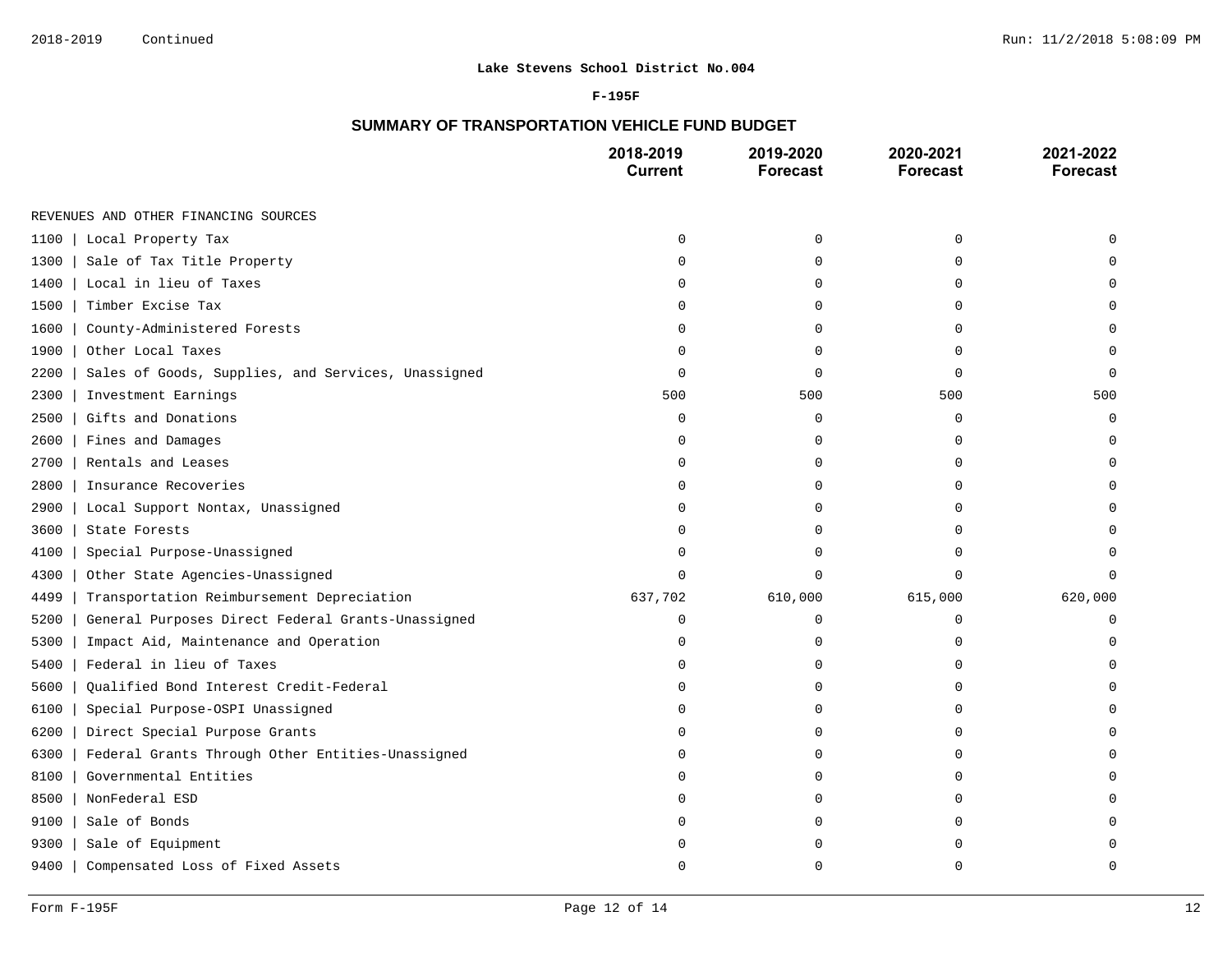### **F-195F**

# **SUMMARY OF TRANSPORTATION VEHICLE FUND BUDGET**

|                                                                                                                          | 2018-2019<br><b>Current</b> | 2019-2020<br><b>Forecast</b> | 2020-2021<br><b>Forecast</b> | 2021-2022<br><b>Forecast</b> |
|--------------------------------------------------------------------------------------------------------------------------|-----------------------------|------------------------------|------------------------------|------------------------------|
| Long-Term Financing<br>9500                                                                                              | $\Omega$                    | $\mathbf 0$                  | $\Omega$                     | $\Omega$                     |
| TOTAL REVENUES, OTHER FINANCING SOURCES (less transfers)<br>Α.                                                           |                             |                              |                              |                              |
| 9900 TRANSFERS IN (from the General Fund)<br>Β.                                                                          | $\Omega$                    | $\Omega$                     | $\Omega$                     | $\Omega$                     |
| TOTAL REVENUES AND OTHER FINANCING SOURCES<br>$\mathbb{C}$ .                                                             | 638,202                     | 610,500                      | 615,500                      | 620,500                      |
| <b>EXPENDITURES</b>                                                                                                      |                             |                              |                              |                              |
| 33 Transportation Equipment Purchases - formerly Act 57 Cash<br>Purchases/Rebuilding of Transportation Equipment         | 710,000                     | 640,000                      | 560,000                      | 640,000                      |
| 34 Transportation Equimpment Major Repair - formerly Act 58<br>Contract Purchases/Rebuilding of Transportation Equipment | $\Omega$                    | $\mathbf 0$                  | $\Omega$                     |                              |
| 61 Bond/Levy Issuance and/or Election                                                                                    | 0                           | $\mathbf 0$                  | $\Omega$                     |                              |
| 91 Principal - formerly Act 84                                                                                           | ∩                           | $\Omega$                     | $\Omega$                     |                              |
| 92 Interest 1/ - formerly Act. 83                                                                                        | $\Omega$                    | $\Omega$                     | $\Omega$                     |                              |
| 93 Arbitrage Rebate                                                                                                      | $\Omega$                    | $\Omega$                     | $\Omega$                     | $\Omega$                     |
| TOTAL EXPENDITURES<br>D.                                                                                                 | 710,000                     | 640,000                      | 560,000                      | 640,000                      |
| OTHER FINANCING USES--TRANSFERS OUT (G.L.536) 2/<br>Ε.                                                                   | $\Omega$                    | $\Omega$                     | $\Omega$                     | 0                            |
| OTHER FINANCING USES (G.L.535) 3/<br>F.                                                                                  | $\Omega$                    | $\mathbf 0$                  | $\Omega$                     | $\Omega$                     |
| EXCESS OF REVENUES/OTHER FINANCING SOURCES OVER (UNDER)<br>G.<br>EXPENDITURES AND OTHER FINANCING USES (C-D-E-F)         | $-71,798$                   | $-29,500$                    | 55,500                       | $-19,500$                    |
| BEGINNING FUND BALANCE                                                                                                   |                             |                              |                              |                              |
| G.L.810 Restricted for Other Items                                                                                       | $\Omega$                    | $\Omega$                     | $\Omega$                     | n                            |
| G.L.819 Restricted for Fund Purposes                                                                                     | 714,433                     | 642,635                      | 613,135                      | 668,635                      |
| Restricted for Debt Service<br>G.L.830                                                                                   | $\Omega$                    | $\mathbf 0$                  | $\Omega$                     | $\Omega$                     |
| G.L.835 Restricted for Arbitrage Rebate                                                                                  | $\Omega$                    | 0                            | $\Omega$                     | $\cap$                       |
| Restricted for Uninsured Risks<br>G.L.850                                                                                | $\Omega$                    | $\Omega$                     | $\Omega$                     |                              |
| G.L.870 Committed to Other Purposes                                                                                      | $\Omega$                    | $\Omega$                     | $\Omega$                     |                              |
| G.L.889 Assigned to Fund Purposes                                                                                        | $\Omega$                    | $\Omega$                     | $\Omega$                     | $\Omega$                     |
| G.L.890<br>Unassigned Fund Balance                                                                                       | $\Omega$                    | $\Omega$                     | n                            | $\cap$                       |
| H. TOTAL BEGINNING FUND BALANCE                                                                                          | 714,433                     | 642,635                      | 613,135                      | 668,635                      |
| ENDING FUND BALANCE                                                                                                      |                             |                              |                              |                              |
| G.L.810 Restricted for Other Items                                                                                       | $\mathbf 0$                 | $\mathbf 0$                  | $\Omega$                     | $\Omega$                     |
| G.L.819 Restricted for Fund Purposes                                                                                     | 642,635                     | 613,135                      | 668,635                      | 649,135                      |
| G.L.830 Restricted for Debt Service                                                                                      | $\Omega$                    | $\mathbf 0$                  | $\Omega$                     | $\mathbf 0$                  |